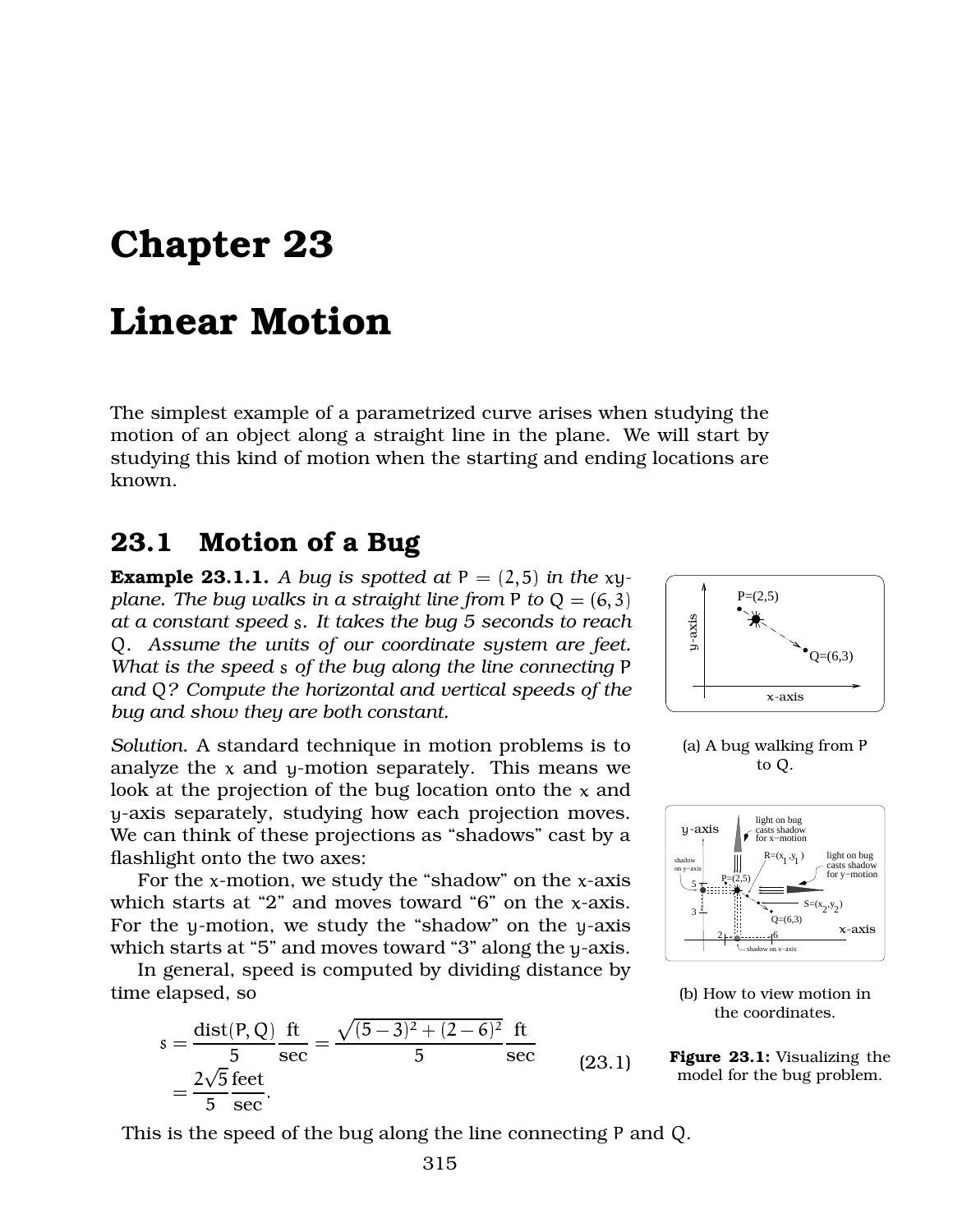The hard part of this problem is to show that the speed of the horizontal and vertical shadows are also constant. This might seem obvious when you first think about it. In order to actually show it, let's take two intermediary positions  $R = (x_1, y_1)$  and  $S = (x_2, y_2)$  along the bugs path. We are going to relate the *horizontal speed*  $v_x$  of the bug between  $x_1$  and  $\mathsf{x}_2$ , the *vertical speed*  $\mathsf{v}_\mathsf{y}$  of the bug between  $\mathsf{y}_1$  and  $\mathsf{y}_2$  and the speed  $\mathsf{s}$  of the bug from R to S. Actually, because there are positive or negative directions for the  $x$  and  $y$  axes, we will allow horizontal and vertical "speed" to be a  $\pm$  quantity, with the obvious meaning. If it takes T seconds for the bug to travel from R to S, then  $\bar{\tau}$  is the elapsed time for the horizontal motion from  $x_1$  to  $x_2$  and also the elapsed time for the vertical motion from  $y_1$  to  $y_2$ . The horizontal speed  $v_x$  is the *directed distance*  $\Delta x = (x_2 - x_1)$  divided by the time elapsed  $\mathsf T$ , whereas the vertical speed  $\mathsf v_\mathsf y$  is the directed distance  $\Delta y = (y_2 - y_1)$  divided by the time elapsed T.

We want to show that  $v_x$  and  $v_y$  are both constants! To do this, we have these three equations:

$$
v_x = \frac{\Delta x}{T} = \frac{x_2 - x_1}{T}
$$
  
\n
$$
v_y = \frac{\Delta y}{T} = \frac{y_2 - y_1}{T}
$$
  
\n
$$
s = \frac{\text{distance}(R, S)}{T} = \frac{\sqrt{\Delta x^2 + \Delta y^2}}{T} = \frac{\sqrt{(x_2 - x_1)^2 + (y_2 - y_1)^2}}{T}.
$$

Now, square each side of the three equations and combine them to conclude:  $s^2T^2 = v_x^2T^2 + v_y^2T^2$ . We can multiply through by  $T^2$  and that gives us the key equation:

$$
s^2 = v_x^2 + v_y^2. \tag{23.2}
$$

On the other hand, the ratio of the vertical and horizontal speed gives

$$
\frac{v_y}{v_x} = \frac{\left(\frac{\Delta y}{T}\right)}{\left(\frac{\Delta x}{T}\right)} = \frac{\Delta y}{\Delta x}
$$
  
=  $\frac{y_2 - y_1}{x_2 - x_1}$  = "slope of line connecting P and Q"  
=  $-\frac{1}{2}$   

$$
\therefore \frac{v_y}{v_x} = -\frac{1}{2}.
$$
 (23.3)

Solving for  $v_y$  in terms of  $v_x$  we can write

$$
v_y = -\frac{1}{2}v_x.
$$
 (23.4)

Since  $v_x$  is positive,

$$
s = \sqrt{v_x^2 + v_y^2} = \sqrt{v_x^2 + \left(-\frac{1}{2}v_x\right)^2} = \frac{\sqrt{5}}{2}|v_x| = \frac{\sqrt{5}}{2}v_x;
$$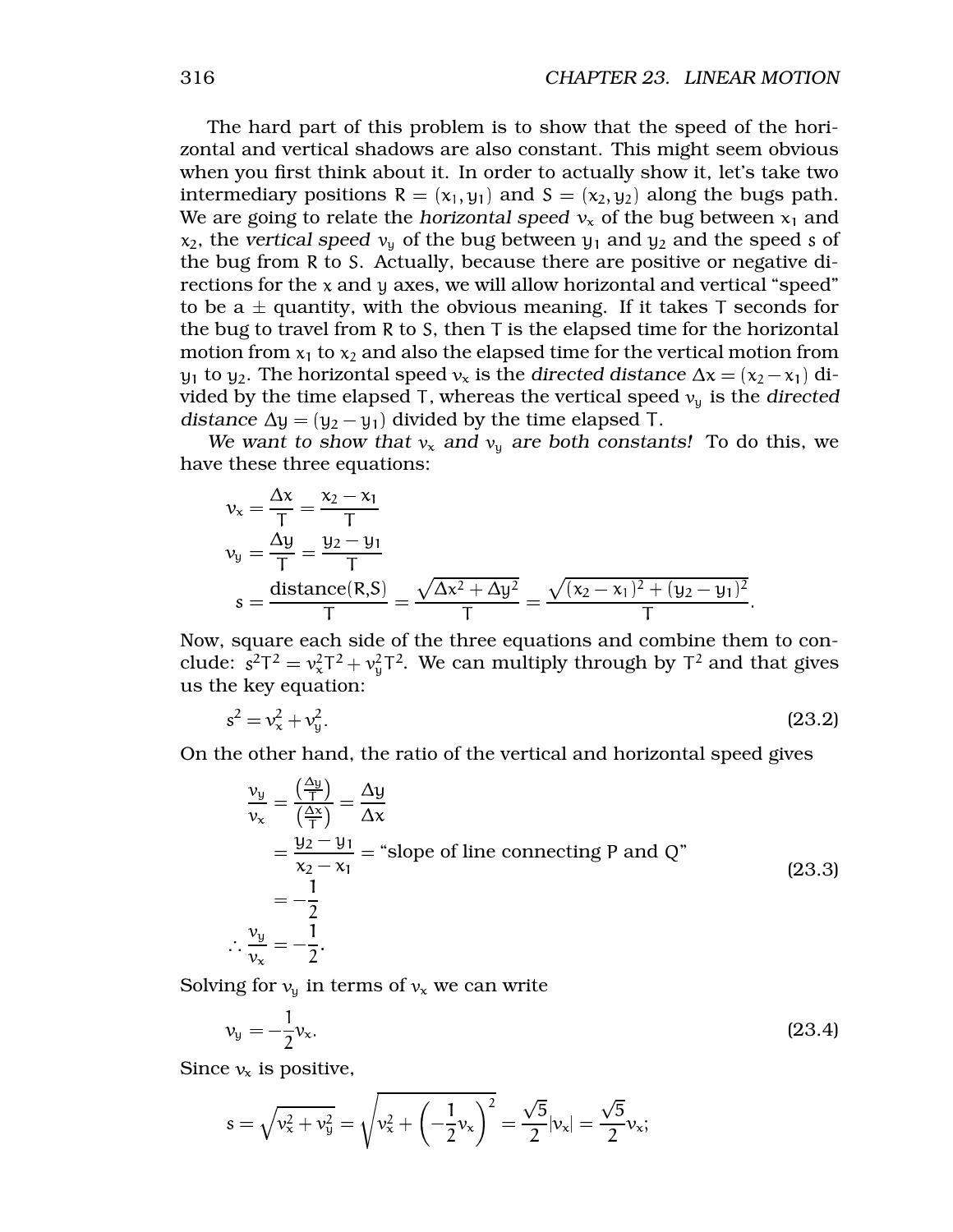that is,

$$
v_x = \frac{2}{\sqrt{5}} s = \frac{2}{\sqrt{5}} \left( \frac{2\sqrt{5}}{5} \right) = \frac{4}{5} = 0.8 \frac{\text{feet}}{\text{sec}}.
$$

By (23.4),  $v_y = \left(-\frac{1}{2}\right)\frac{4}{5} = -0.4\frac{ft}{sec}$ . Thi  $\frac{ft}{\sec}$ . This shows the speed in both the horizontal and vertical directions is constant as the bug moves from R to S. Since  $R$  and  $S$  were any two intermediary points between  $P$  and  $Q$ , the horizontal and vertical bug speeds are constant.  $\Box$ 

Example 23.1.2. *Parametrize the motion in the previous problem.*

*Solution.* We have shown  $v_x = 0.8$  feet/sec and  $v_y = -0.4$  feet/sec, so

- $x(t) = (x$ -coordinate of the bug at time t)  $\; = \;$  (beginning x-coordinate)  $+$   $\vert$  the  $\;$ x-dire  $\sim$   $\sim$   $\sim$   $\sim$   $\sim$   $\sim$ distance traveled in the x-direction in  $t$ seconds -  $\blacksquare$ \_\_\_\_\_\_\_\_\_ (
- $y(t) = (y$ -coordinate of the bug at time t)  $\; = \;$  (beginning y-coordinate)  $+$   $\vert$  the  $\;$ y-dire distance traveled in the y-direction in  $t$   $\vert$

$$
= 5 - 0.4t.
$$

As a check, notice that  $P(0) = (2 + (0.8)0, 5 - (0.4)0) = (2, 5)$  is the starting location and  $P(5) = (2 + 5(0.8), 5 - 5(0.4)) = (6, 3)$  is the ending location.

 $\sim$   $\sim$   $\sim$   $\sim$   $\sim$   $\sim$ 

seconds -  $\overline{\phantom{a}}$ 

## 23.2 General Setup

we can study motion of an object along the **Biegorepeating**ents  $\frac{1}{2}$  and  $\frac{1}{2}$  ending Given two points  $P = (x_1, y_1)$  and  $Q = (x_2, y_2)$  in the plane, P and Q. In so doing, you need to first specify the starting location and the ending location of the object; lets say we start at  $P$  and proceed to  $Q$ . Fix the distance units used in the coordinate system (feet, inches, miles, meters, etc.) and the time units used (seconds, hours, years, etc.). As highlighted in the solution of Example 23.1.2, the key is to analyze the  $x$ -motion and  $y$ -motion separately.



We will be imposing an assumption that the speed along the line connecting P and Q in Figure 23.1(b) is a constant. There is a crucial observation we need to make, a special case of which was the content of Example 23.1.1.

Important Facts 23.2.1 (Linear motion). *Assume that an object moves from to along a straight line at a constant speed , as in Figure 23.2.*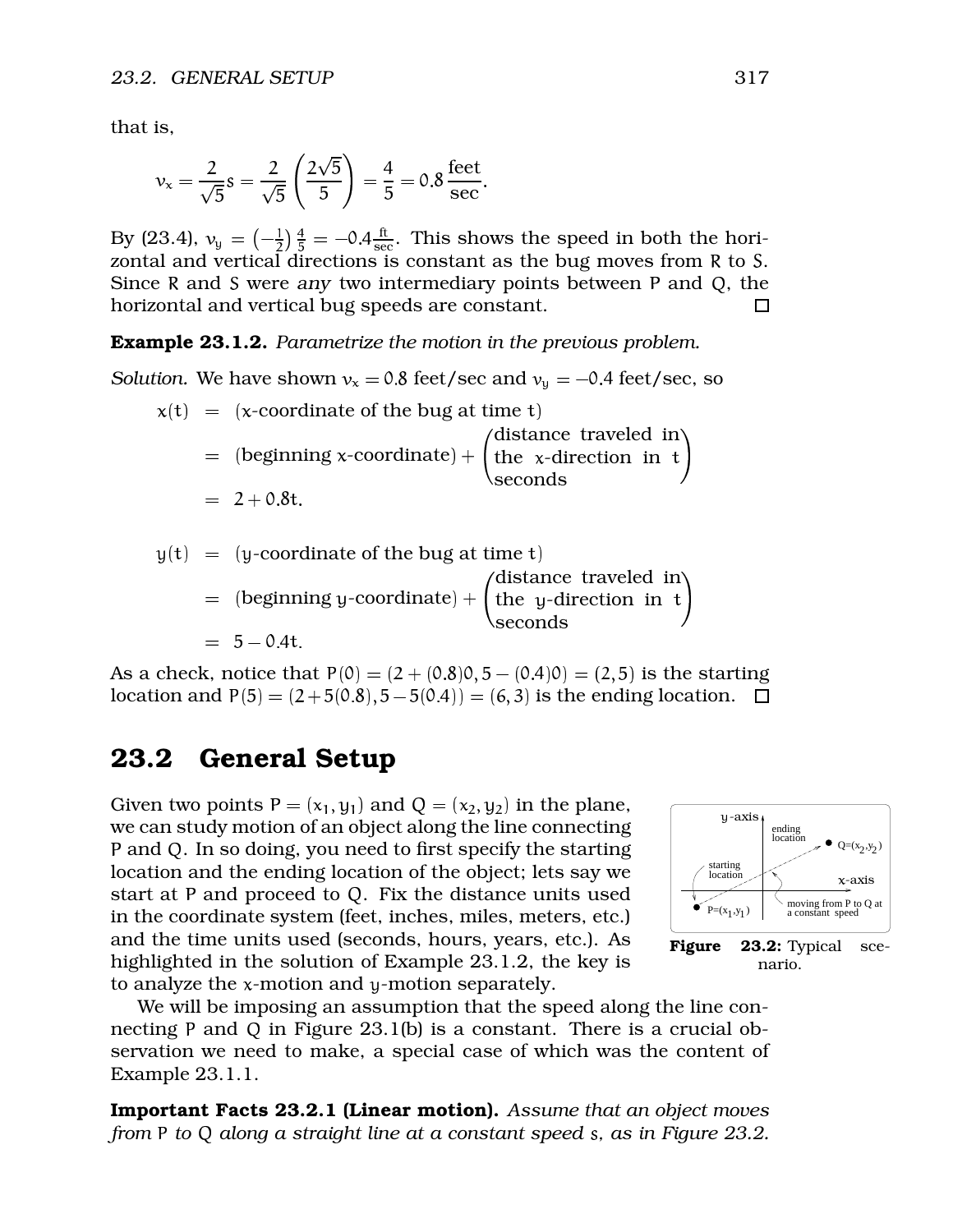*Then the speed*  $v_x$  *in the x*-direction and *the speed*  $v_y$  *in the y*-direction are *both constant. We also have two useful formulas:*

$$
s^{2} = v_{x}^{2} + v_{y}^{2},
$$
  

$$
\frac{v_{y}}{v_{x}} = \begin{cases} slope & of \ line \ of \ travel, \\ when \ the \ line \ is \ non-vertical. \end{cases}
$$

This fact is established using the same reasoning as in Example 23.1.1. Let's make a few comments. To begin with, if the line of travel is either vertical or horizontal, then either  $v_x = 0$  or  $v_y = 0$  and Fact 23.2.1 isn't really saying anything of interest.



Figure 23.3: Horizontal or vertical motion.

For any other line of travel, we can use the reasoning used in Example 23.1.1. Pay attention that the horizontal speed  $v_x$  and the vertical speed  $v_y$  are both directed quantities; i.e. these can be positive or negative. The sign of  $v_x$  will indicate the direction of motion: If  $v_x$  is positive, then the horizontal motion is to the right and if  $v_x$  is negative, then the horizontal motion is to the left. Similarly, the sign of  $v<sub>u</sub>$  tells us if the vertical motion is upward or downward.

Returning to Figure 23.2, to describe the  $x$ -motion, two pieces of information are needed: the starting location (in the  $x$ -direction) and the constant speed  $v_x$  in the x-direction. So,

 $x(t) = (x$ -coordinate of the object at time t)  $=$  (beginning x-coordinate) +  $\int$  the x-dire . . . . . . . . . . . . . . . distance traveled in the x-direction in  $t$ time units  $\mathcal{N}$   $\mathcal{N}$   $\mathcal{N}$   $\mathcal{N}$   $\mathcal{N}$   $\mathcal{N}$   $\mathcal{N}$   $\mathcal{N}$   $\mathcal{N}$   $\mathcal{N}$   $\mathcal{N}$   $\mathcal{N}$   $\mathcal{N}$   $\mathcal{N}$   $\mathcal{N}$   $\mathcal{N}$   $\mathcal{N}$   $\mathcal{N}$   $\mathcal{N}$   $\mathcal{N}$   $\mathcal{N}$   $\mathcal{N}$   $\mathcal{N}$   $\mathcal{N}$ 

**!!!**

ements

-axis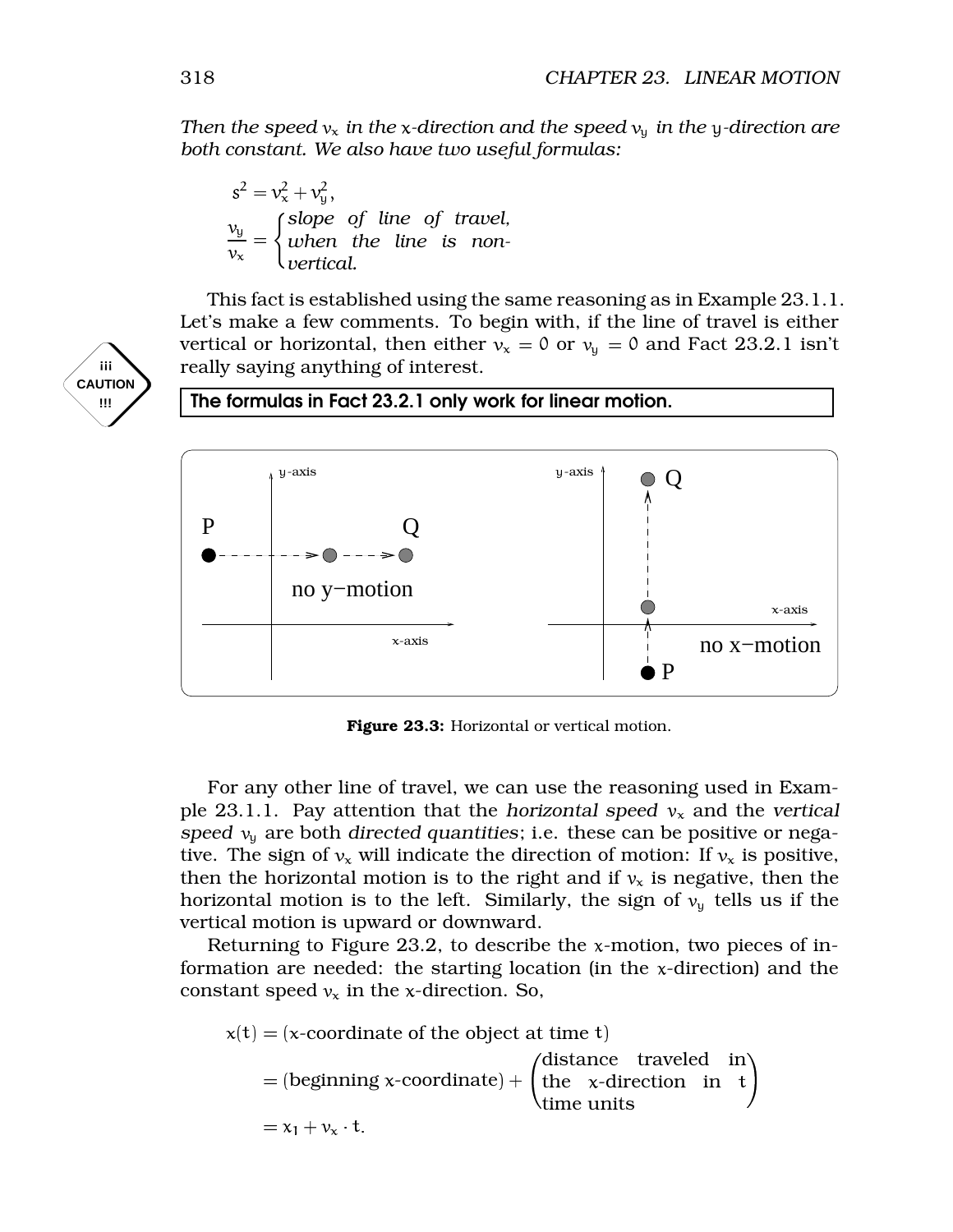If we are not given the horizontal velocity directly, rather the time required to travel from P to Q, then we could compute  $v_x$  using the fact that the object starts at  $x = x_1$  and travels to  $x = x_2$ :

$$
v_x = \frac{\text{(directed horizontal distance traveled)}}{\text{(time required to travel this distance)}}
$$
  
= 
$$
\frac{\text{(ending x-coordinate)} - \text{(starting x-coordinate)}}{\text{(time required to travel this distance)}}
$$
  

$$
\therefore v_x = \frac{\Delta x}{T} = \frac{x_2 - x_1}{T}.
$$

 .

To describe the y-motion in Figure 23.2, we proceed similarly. We will denote by  $v_u$  the constant vertical speed of the object, then after t time units the object has traveled  $v_y$  t units. So,

$$
y(t) = (y-coordinate of object at time t)
$$
  
= (beginning y-coordinate) + (distance traveled in  
time units  
= y<sub>1</sub> + v<sub>u</sub> · t.

In summary,

Important Fact 23.2.2 (Linear motion). *Suppose an object begins at a point*  $P = (x_1, y_1)$  *and moves at a constant speed s along a line connecting P* to another point  $Q = (x_2, y_2)$ . Then the motion of this object will trace out *a line segment which is parametrized by the equations:*

 $\lambda = \lambda_1 \cup \lambda_2 = \lambda_1 + \nu_2 \cup \nu_3$  $\mathbf{u} = \mathbf{u} \cdot \mathbf{v} - \mathbf{u} \cdot \mathbf{v} \cdot \mathbf{v}$ 

**Example 23.2.3.** Return to the linear motion problem stud-<br>ied in Example 23.1.1 and 23.1.2. House<del>ler pair assume</del> -axis *ied in Example 23.1.1 and 23.1.2. However, now assume that the point*  $Q = (6, 3)$  *is located at the center of a circular region of radius 1 ft. When and where does the bug enter this circular region?*



*Solution.* The parametric equations for the linear motion of the bug are given by:

$$
x = x(t) = 2 + 0.8t,
$$
  

$$
y = y(t) = 5 - 0.4t.
$$

The equation of the boundary of the circular region centered at  $Q$  is given by



Figure 23.4: A bug crosses a circular boundary.

$$
(x-6)^2 + (y-3)^2 = 1.
$$